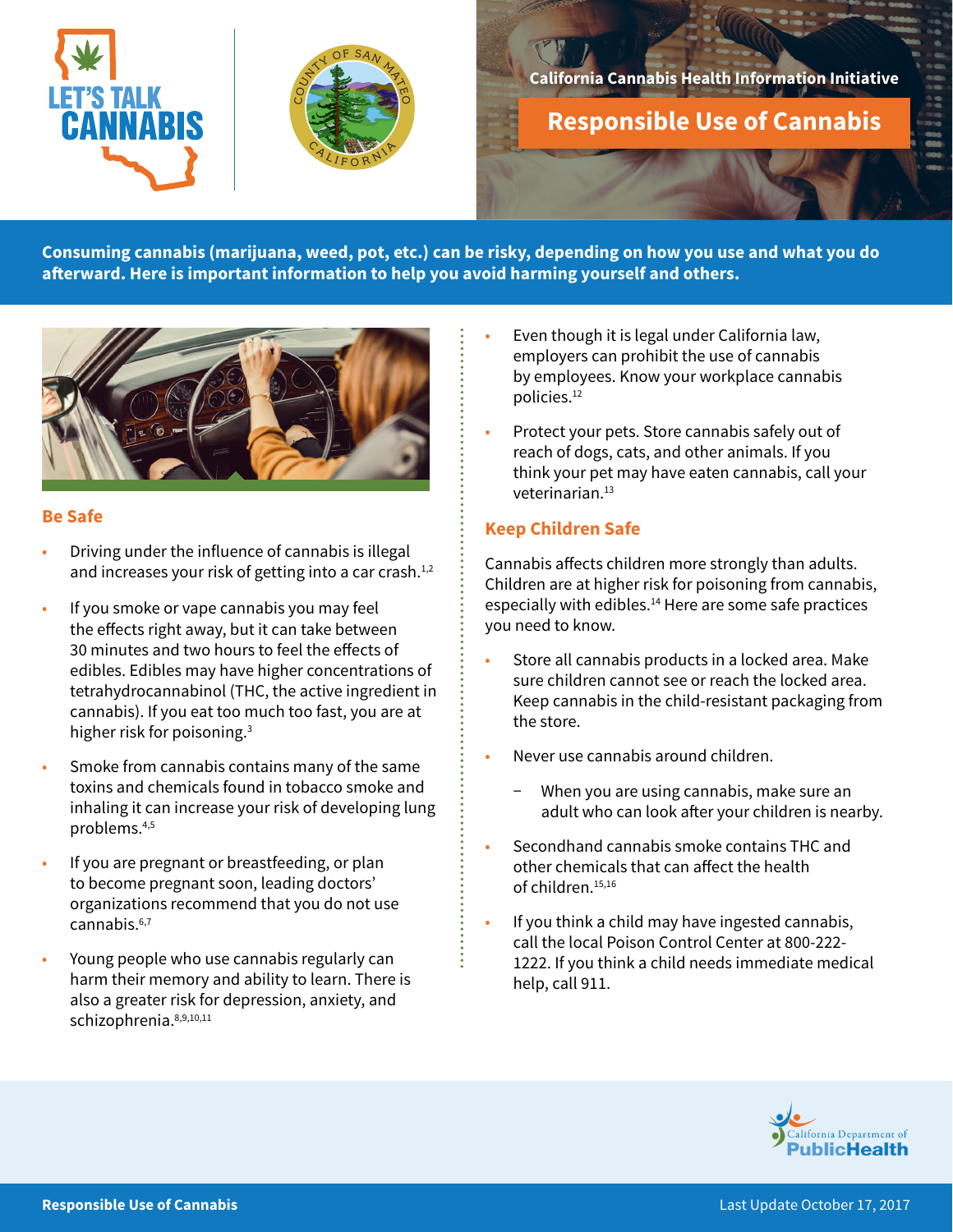# **California Cannabis Health Information Initiative**

# **High THC Levels**

- The way cannabis plants are grown has changed over the past few decades. Many plants now contain higher amounts of THC.The higher the THC content, the stronger the effects on your brain and behavior.17,18,19
- Higher levels of THC may result from newer methods of using cannabis like dabbing, vaping, and/or consuming edibles.<sup>19</sup>
- High concentrations of THC are not fully understood, but can impair your judgement and coordination, and lead to poisonings, car crashes and other injuries. It can also increase your risk for acute psychosis.1,20,21,22

#### **Everyone Reacts Differently**

- You may react differently to cannabis than other people, depending on which method you use, how strong the cannabis is, your gender and previous experience with cannabis or other drugs. $23$
- Start with less than a single dose (less than 10 mg of THC) then wait before you use more.<sup>24,25</sup>
	- Even a single dose of THC may impair your ability to drive, bike or do other activities, especially if you are a new cannabis user or just use once in a while.<sup>26,27</sup>

#### **Vaping and Concentrates**

Researchers do not fully understand how using cannabis with vaporizers or using concentrated forms like waxes and oils affects your health. However, we do know:28

- Vaporized and concentrated cannabis can have a lot more THC, which increases the risk of poisoning.<sup>29</sup>
- The tools and high temperatures used for vaporizing cannabis may expose you to toxic substances.<sup>29</sup>



# **Synthetic Cannabinoids**

- Synthetic cannabinoids (K2, spice, spike) are not actually cannabis, but are made from another type of plant and sprayed with chemicals produced in a laboratory.<sup>27,30</sup>
- Synthetic cannabinoids affect your brain more powerfully than cannabis, and may result in nausea, anxiety, paranoia, brain swelling, seizures, hallucinations, aggression, heart palpitations or chest pains. 31,32
- If someone you know has used synthetic cannabinoids and needs help, take the following steps:
	- − Call 911 immediately if the person stops breathing, collapses, or has a seizure. These symptoms can be life-threatening and require immediate medical attention.
	- − Call your Poison Control Center at 800-222-1222.

 $\mathbf \Psi$  LET'S TALK CANNABIS http://bit.do/letstalkcannabis **Letstalkcannabis@cdph.ca.gov** 

Under California law, adults 21 or older can use, carry, and grow cannabis (marijuana, weed, pot, etc.). Buying cannabis (without a valid physician's recommendation or a county-issued medical marijuana identification card) will become legal under California law for adults 21 or older on January 1, 2018. Use of medicinal cannabis is legal under California law if you have a<br>valid physician's recommendatio recommendation, a valid county-issued medical marijuana identification card, or be a Primary Caregiver as defined in Health and Safety Code Section 11362.7(d) or 11362.5(e), with a valid<br>physician's recommendation for the medical needs. The new California law, known as the Medicinal and Adult-Use Cannabis Regulation and Safety Act<sup>33</sup>, includes information about where you can use cannabis, how much you can possess, and the penalties for illegal use. For more information, visit: https://leginfo.legislature.ca.gov/faces/billTextClient. xhtml?bill\_id=201720180SB94.